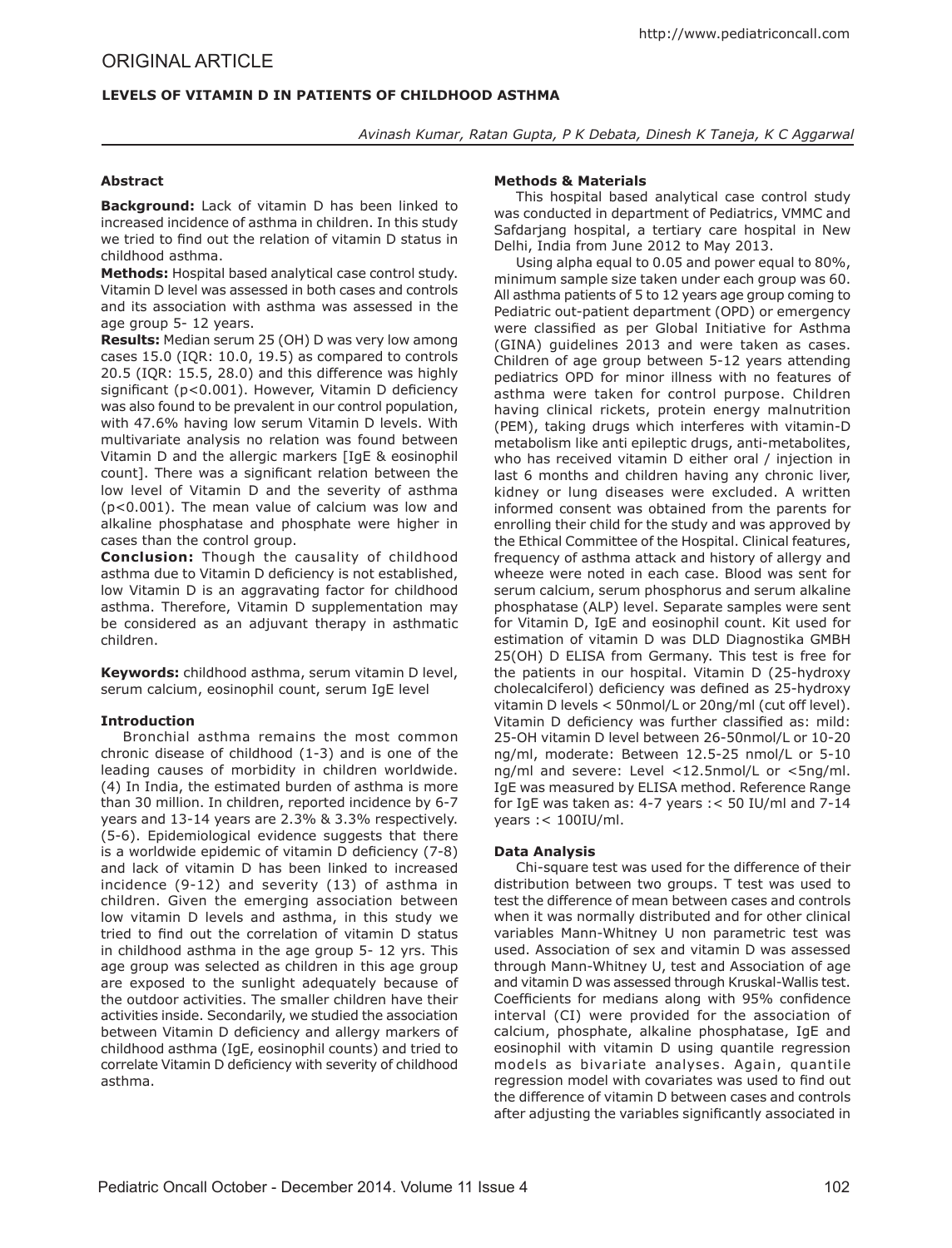bivariate analyses. Associations between vitamin D, IgE and eosinophil were tested using quantile regression model, again. Fisher exact test was used to associate vitamin D deficiency (<20ng/ml) and severity of asthma. The associations were considered statistically significant if the p value  $\leq$  0.05. All the analyses were done using statistical software SPSS 17.0.

### **Results**

A total of 63 cases and same number of controls were included in the study. Baseline characteristics of cases and controls are depicted in Table 1. Levels of various biochemical parameters in the cases and controls are depicted in Table 2. In cases, calcium and ALP are significantly correlated with vitamin D and bivariate analysis shows that median value of vitamin D,  $15.0$ ng/ml (IQR=  $12.96-17.04$ ) is significantly less from that of  $(20.5\text{ng/ml})$  controls  $(1QR=16.69-24.31)$ . After adjusting calcium and ALP which are significantly associated with vitamin D, it still remains significantly different between cases and controls. (Table 3) The association of asthma marker IgE with demographic and other investigated parameters in bivariate analysis of vitamin D and calcium were significantly associated with IgE as 1 ng/ml increase in vitamin D

|  |  |  | Table 1. Baseline characteristics of cases and controls |  |  |
|--|--|--|---------------------------------------------------------|--|--|
|--|--|--|---------------------------------------------------------|--|--|

level decreased 6.019 IU/ml IgE (p=0.003) and 1 mg/ dl increase in calcium level made 55.8 IU/ml decrease in IgE (p=0.039). The association of vitamin D and Eosinophil was significantly different between cases and controls (p<0.001). Vitamin D was significantly associated with eosinophil in bivariate analysis as 1ng/ml increase in vitamin D level decreased 7.264 cell/mm3 eosinophil (p<0.001). Calcium was also significantly associated with eosinophil as one mg/dl increase in calcium level made -78.519 IU/ml decrease in IgE (p=0.005). Again, phosphorus was significantly associated with eosinophil  $(p=0.05)$  (Table 3). The result of the multivariate analysis, the median vitamin D value after adjusting calcium and ALP was 16.1 ng/ml in cases and 22.2ng/ml in controls (p=0.01). Multivariate association shows that when study group calcium and phosphorus were adjusted the significance of the association between IgE and vitamin D lapsed, (p=0.321). Multivariate association shows, that when study group, calcium and phosphorus were adjusted, the significance of the association between eosinophil and vitamin D lapsed. (p=0.914). Severity of Asthma was significantly associated with vitamin D deficiency, (p<0.001) as shown in Table 4.

| <b>Parameter</b> | Cases (Mean ± SD) | Controls (Mean ± SD) | <b>P</b> Value           |  |
|------------------|-------------------|----------------------|--------------------------|--|
| Sample Size      | 63                | 63                   | $\overline{\phantom{a}}$ |  |
| Age (years)      | $7.6 \pm 2.2$     | $8.1 \pm 2.5$        | 0.607                    |  |
| Male             | 37                | 38                   |                          |  |
| Female           | 26                | 25                   | 0.856                    |  |

| Table 2. Difference in the distribution of investigated parameters of patients between two study groups |  |  |
|---------------------------------------------------------------------------------------------------------|--|--|
|                                                                                                         |  |  |

|                                       | Mean $\pm$ SD        |                            |            | <b>Median (IQR)</b>        |                            |            |
|---------------------------------------|----------------------|----------------------------|------------|----------------------------|----------------------------|------------|
| <b>Clinical characteristics</b>       | Case<br>$(n=63)$     | <b>Control</b><br>$(n=63)$ | p<br>value | Case $(n=63)$              | <b>Control</b><br>$(n=63)$ | р<br>value |
| Vitamin D (ng/ml)                     | $15.8 \pm$<br>7.8    | $23.6 \pm 11.8$            |            | 15 (10.0-19.5)             | 20.5<br>$(15.5 - 28.0)$    | < 0.001    |
| Calcium (mg/dl)                       | $9.2 \pm 1.1$        | $9.7 \pm 0.9$              | 0.01       | $9.1(8.5-9.8)$             | $8.6(8.9-10.2)$            |            |
| Phosphorus (mg/dl)                    | $4.2 \pm 0.6$        | $3.9 \pm 0.9$              |            | $4.2(3.8-4.7)$             | $3.7(3.2 - 4.5)$           | 0.014      |
| <b>Alkaline phosphatase</b><br>(IU/I) | $171.4 \pm$<br>110.6 | $163.3 \pm$<br>75.9        |            | 152.5<br>$(105.0-196.2)$   | 143.7<br>$(107.7 - 199.5)$ | 0.915      |
| $IgE$ (IU/ml)                         | 424.1 $\pm$<br>285.1 | $121.1 \pm$<br>75.9        |            | 343.5<br>$(212.0 - 615.9)$ | 115.0<br>$(73.8 - 164.0)$  | < 0.001    |
| Eosinophil (cell/mm3)                 | 521.9 $\pm$<br>215.8 | $147.6 \pm$<br>82.9        |            | 462.0<br>$(360.0 - 630.0)$ | 136.0<br>$(76.0 - 210.0)$  | < 0.001    |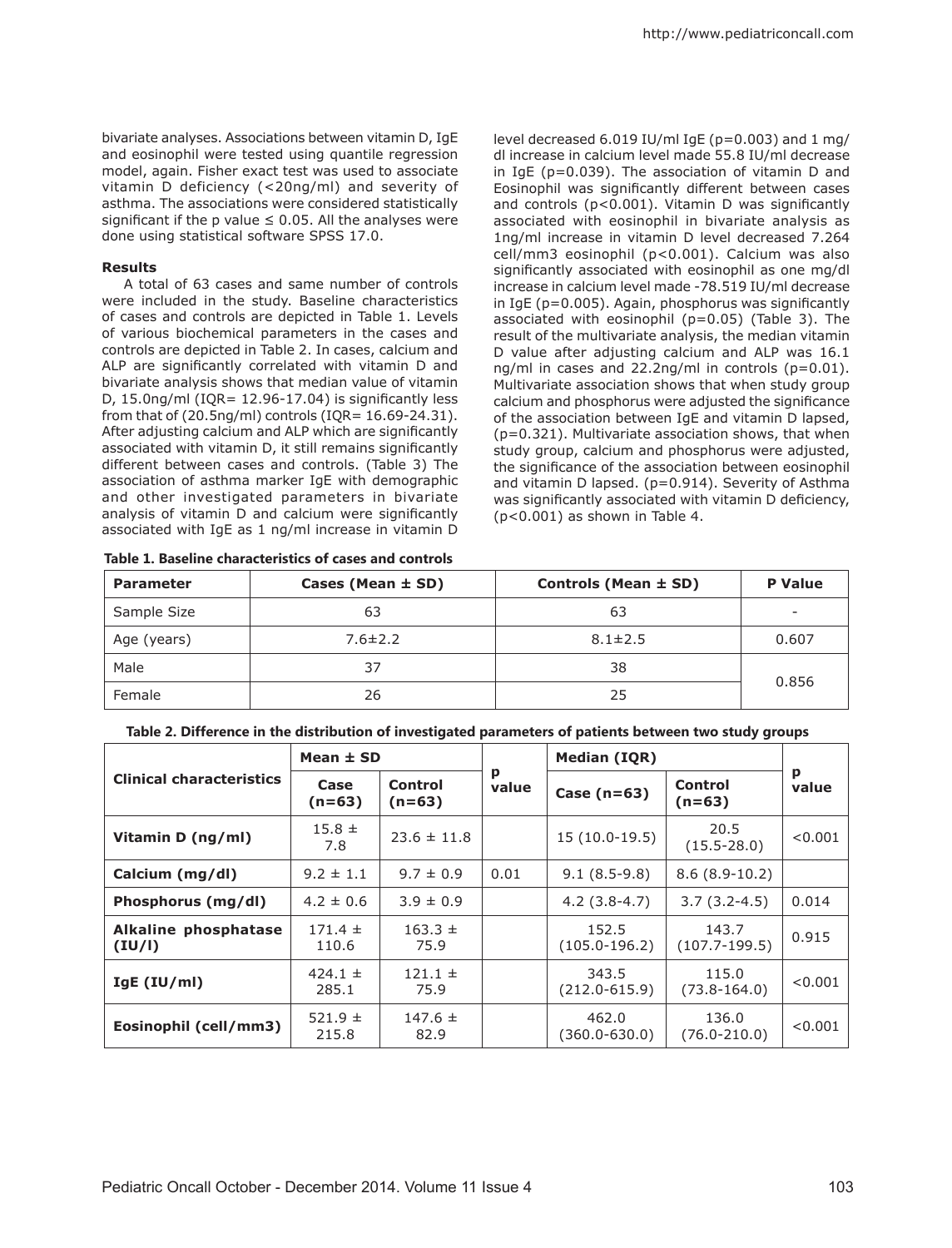| Table 3. Bivariate Association between Vitamin D, IgE and Eosinophil with Demographic and Other Investigated |  |
|--------------------------------------------------------------------------------------------------------------|--|
| <b>Parameters of Study Population</b>                                                                        |  |

| <b>Vitamin D</b>          | <b>Median</b>      | 95% CI                | p value |  |
|---------------------------|--------------------|-----------------------|---------|--|
| Case                      | 15.0               | 12.96-17.04           | 0.004   |  |
| Control                   | 20.5               | 16.69-24.31           |         |  |
| Male                      | 18.0               | 15.6-20.4             | 0.999   |  |
| Female                    | 18.0               | $16.0 - 20.0$         |         |  |
|                           | <b>Coefficient</b> | <b>Standard error</b> |         |  |
| Calcium (mg/dl)           | 7.692              | 0.768                 | < 0.001 |  |
| Phosphorus (mg/dl)        | 0.455              | 1.021                 | 0.657   |  |
| Alkaline phosphate (IU/I) | $-0.035$           | 0.008                 | < 0.001 |  |
|                           |                    |                       |         |  |
| <b>IgE</b>                |                    |                       |         |  |
| Case                      | 343.5              | 275.3-411.7           | < 0.001 |  |
| Control                   | 115.0              | 91.1-138.9            |         |  |
| Male                      | 187                | 105.3-267.7           | 0.577   |  |
| Female                    | 160                | 121.6-198.4           |         |  |
|                           | <b>Coefficient</b> | <b>Standard error</b> |         |  |
| Vitamin D (ng/ml)         | $-6.019$           | 1.966                 | 0.003   |  |
| Calcium (mg/dl)           | $-55.8$            | 26.754                | 0.039   |  |
| Phosphorus (mg/dl)        | 30.818             | 24.588                | 0.212   |  |
| Alkaline phosphate (IU/l) | 0.147              | 0.195                 | 0.452   |  |
|                           |                    |                       |         |  |
| <b>Eosinophil</b>         |                    |                       |         |  |
| Case                      | 462.0              | 388.3-535.7           |         |  |
| Control                   | 136.0              | 94.4-177.6            | < 0.001 |  |
| Male                      | 310                | 203.0-417.0           |         |  |
| Female                    | 288                | 197.8-378.2           | 0.791   |  |
|                           | <b>Coefficient</b> | <b>Standard error</b> |         |  |
| Vitamin D (ng/ml)         | $-7.264$           | 1.624                 | < 0.001 |  |
| Calcium (mg/dl)           | $-78.519$          | 27.186                | 0.005   |  |
| Phosphorus (mg/dl)        | 88.235             | 45.073                | 0.05    |  |
| Alkaline phosphate (IU/I) | 0.198              | 0.305                 | 0.516   |  |

# **Table 4: Association between Severity of Asthma and Severity of Vitamin D Deficiency (Only For Cases)**

| <b>Severity of</b><br>Asthma | <b>Vitamin D severity</b>      |                        |                                |                                  |                |         |
|------------------------------|--------------------------------|------------------------|--------------------------------|----------------------------------|----------------|---------|
|                              | No deficiency<br>$(>=20nq/ml)$ | Mild<br>$(10-20nq$ ml) | <b>Moderate</b><br>(5-10ng/ml) | <b>Severe</b><br>$(<$ 5ng/ml $)$ | <b>Total</b>   |         |
| Intermittent                 | 7(53.85%)                      | 5(38.46%)              | $1(7.69\%)$                    | 0                                | 13             | p value |
| Mild                         | $7(26.92\%)$                   | 18 (69.23%)            | $1(3.85\%)$                    | 0                                | 26             | < 0.001 |
| Moderate                     | 0                              | 11 (55.0%)             | $7(35.0\%)$                    | $2(10.0\%)$                      | 20             |         |
| Severe                       | 0                              | 0                      | $2(50.0\%)$                    | $2(50.0\%)$                      | $\overline{4}$ |         |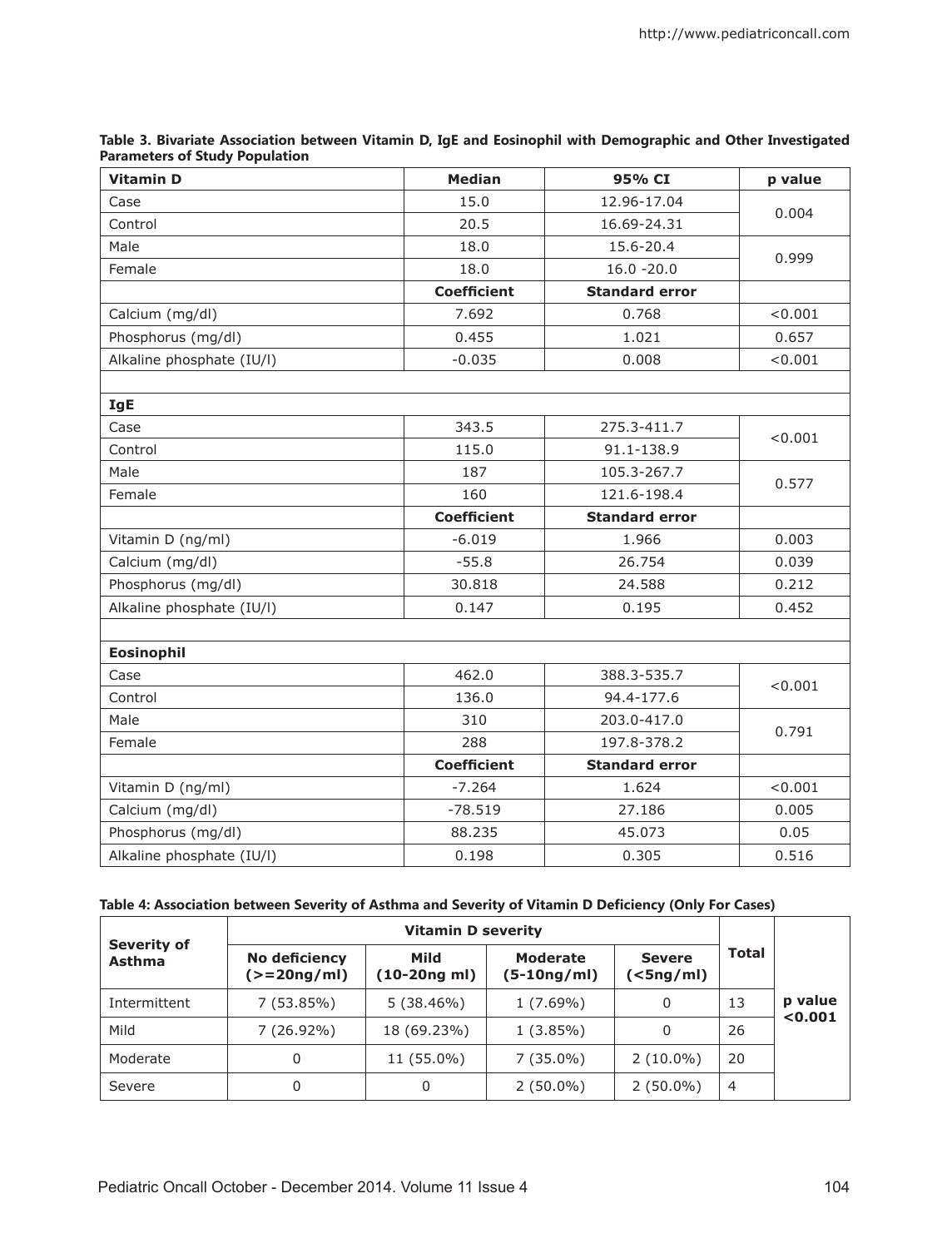## **Discussion**

Being a tropical country, Vitamin D deficiency is supposed to be uncommon in India. (14) However from the data available in published literature Vitamin D deficiency is very common in India in all the age groups and both the sexes across the country. (15-17) Prolonged breastfeeding without vitamin D supplementation, maternal vitamin D deficiency, poor diet and limited exposure to sunshine have been suggested as major contributors to vitamin D deficiency. (18,19) Several epidemiological studies have suggested that vitamin D deficiency is associated with an increased incidence of asthma and other allergy symptoms.(6) Some have reported Vitamin D deficiency was the strongest predictor of asthma stronger than familial history of asthma or serum IgE levels and familial history of vitamin D deficiency also being a predictor of asthma. (20)

In this present study, it was found that median serum 25 (OH) D was significantly lower among cases as compared to controls. This means that asthma in children of 5 to 12 years is likely to be associated with low serum vitamin D levels. Thus vitamin D deficiency appears to be a major risk factor for childhood asthma. Brehm et al conducted a cross sectional study on 616 asthmatic children between the ages of 6 and 14 years in Costa Rica to examine the relation between 25 OH Vitamin-D level and markers of allergy and asthma severity. (8) Linear, logistic and negative binomial regression was used for the univariate and multivariate analysis. Of the 616 children with asthma, only 175(28%) had insufficient levels of 25 hydroxyvitamin D (<30ng/ml).In multivariate linear regression models, vitamin D levels were significantly and inversely associated with total IgE and eosinophil count. In multivariate logistic regression a unit increase in vitamin D levels was associated with reduced odds of hospitalization, any use of anti-inflammatory medication and increased airway responsiveness. These findings were confirmed by the same group of researchers in a subsequent study based on the childhood asthma management program (CAMP) cohort of 1024 children, apart from the association between vitamin D levels and allergy markers. (21)

Another cross sectional study of Italian children 5 to 11 years by Chinellato et al had similar result like us that Vitamin D levels was deficient in 53.3% and 37.3% children had insufficient levels [20 to 30ng/ml]. Only 9.4% children with asthma had sufficient vitamin D. (22) As there were no control in these studies, the vitamin D level of general population are not known. Freishtat et al did a cross sectional case control study of children 6 to 20 years old with and without asthma in USA where 86% of cases had insufficient out of which 54% had deficient vitamin D levels. Median vitamin D level of those with asthma 18.5 (IQR: 11.3, 25.1) was significantly lower than that of non asthmatic controls 40.4 (IQR: 34.6, 49.5) and p=0.002. (23) It indicates that low level of Vitamin D is associated with childhood asthma in both developed and the developing countries.

However, Vitamin D deficiency was also found to be prevalent in our control population, with 47.6% having low serum Vitamin D levels. Harinarayan and Marwaha had already shown in population studies that Vitamin D deficiency is very common in India in all the age groups and both the sexes across the country. (17,18, 24) In the present study 6.4% cases were found to be severely deficient, moderate deficiency was seen in 17.5% while 53.9% of cases were found to be mildly deficient. Among controls no one was severely deficient but only had mild deficiency in 47.6%.

The severity of Vitamin D deficiency was found to be associated with severity of childhood asthma. Our finding are in agreement with studies showing that insufficient vitamin D status is associated with an increase in the risk of asthma exacerbations as shown in patients of CAMP cohort and with augmented airway responsiveness and increased risk of asthma hospitalization in children with asthma as shown by Brehm et al. (20,25) Litonjua and colleagues recently found association between serum 25(OH)Vitamin-D levels and risk of an asthma related emergency department visit or hospitalization (26) and Vitamin D deficiency was found to be the strongest predictor of asthma, stronger than familial history of asthma or serum IgE levels. (20)

Analyzing the allergy markers, IgE was significantly different between cases and controls. In bivariate analysis vitamin D was significantly associated with IgE as 1ng/ml increase in vitamin D level decreased 6.019 IU/ml IgE. But multivariate analysis, when study group and calcium were adjusted, showed that the significance of the association between IgE and vitamin D lapsed. Similar result was seen in relation between Vitamin D and eosinophil count. Eosinophil count was significantly different between cases and controls and Vitamin D was significantly associated with eosinophil count in bivariate analysis as one ng/ ml increase in vitamin D level decreased 7.264 cell/ mm3 eosinophil count (p<0.001) but in multivariate analysis, when calcium and phosphorus were adjusted, the significance of the association between eosinophil and vitamin D lapsed. So this does not established the causality between these two with Vitamin D deficiency. In contrast, Brehm et al had shown that in multivariate linear regression models, vitamin D levels were significantly and inversely associated with IgE and eosinophil count. (8) The reason may be that they only included asthmatic children without control. Another explanation may be the narrow range of vitamin D concentration in our study population. The CAMP cohort study done by the same authors showed no relationship between vitamin D and both IgE and eosinophil count. Same findings were also seen in the cross sectional case control study by Chinellato et al. ( 22 )

Few studies have shown that children with insufficient vitamin D levels were found to have a slightly lower mean FEV1 and association between lower vitamin D levels and higher requirement of inhaled and oral corticosteroids. (25,27)

In our study, serum calcium was higher and phosphorus and ALP were lower in controls than the cases ( p<0.001). But none of the children have any feature of clinical rickets. Calcium was significantly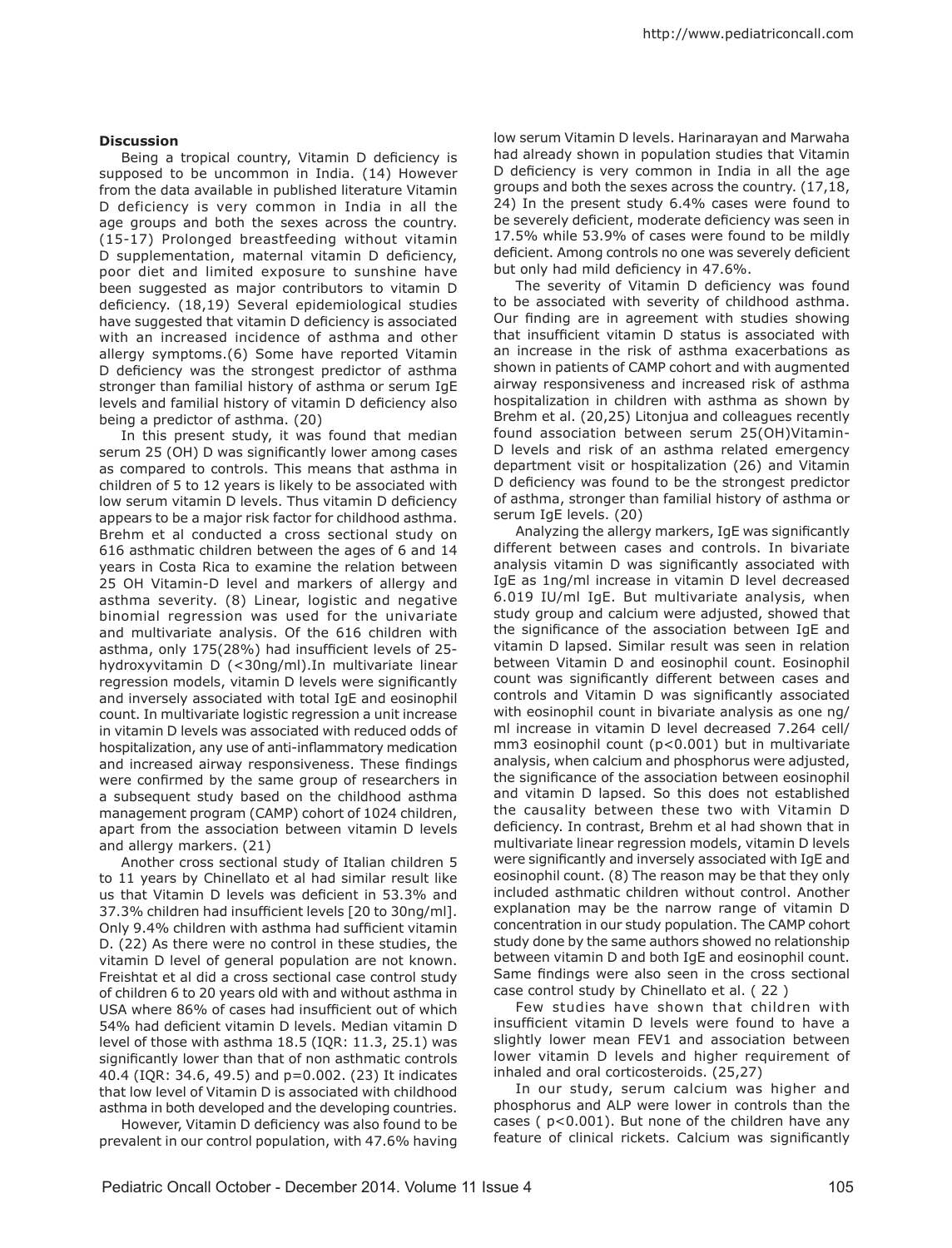associated with IgE as one mg/dl increase in calcium level made -55.8 IU/ml decrease in IgE. Calcium level was also significantly associated with eosinophil as one mg/dl increase in calcium level made -78.519 IU/ml decrease in IgE. Again, phosphorus was significantly associated with eosinophil.

Camargo and his team looked at the levels of vitamin D in newborn cord samples collected from a group of 922 children in New Zealand and correlated it with filled out periodic questionnaires about their children health, until the child turned five. (28) They found that lower the amount of vitamin D in cord blood, the higher the risk of wheezing. Keet et al assessed the relationship between serum vitamin D levels and self reported wheeze and asthma in a large nationally representative survey. (29) Among 6857 subjects, they found that lower serum vitamin D levels were associated with higher risk of both wheeze and asthma.

Though it seems there is an increase in incidence of asthma exacerbation with low vitamin D level, larger studies particularly in tropical areas are necessary. This study also does not prove that a normal level of vitamin D will prevent the acute exacerbations of asthma.

## **Conclusion**

All these above mentioned studies indicate improving Vitamin D status holds promise in the primary prevention of asthma and in decreasing exacerbations and better control of the disease. Our study has shown that there is definite relation between decrease in vitamin D level and increase in severity of asthma. Though the causality of childhood asthma due to Vitamin D deficiency is not established, from different studies discussed above, Vitamin D deficiency is well correlated with the incidence, frequency, severity and negative response to corticosteroid in childhood asthma. Therefore, Vitamin-D supplementation can be considered as an adjuvant therapy in asthmatic children.

### **Funding:** None

### **Conflict of Interest :** None

### **References :**

- 1. Janahi IA, Bener A, Bush A. Prevalence of asthma among Qatari school children. International Study of Asthma and Allergies in Childhood, Qatar. Pediatr Pulmonol 2006; 41: 80–86.
- 2. Masoli M, Fabian D, Holt S, Beasley R. Global Initiative for Asthma (GINA) Program. The global burden of asthma: executive summary of the GINA Dissemination Committee report. Allergy 2004; 59: 469–478.
- 3. Robertson CF, Roberts MF, Kappers JH. Asthma prevalence in Melbourne school children have we reached the peak? Med J Aust 2004; 180: 273–276.
- 4. Moorman JE, Gwynn C, Redd SC. Surveillance for asthma – United States, 1980–1999. MMWR Surveill Summ 2002; 51: 1–3.
- 5. Sharma SK, Banga A. Prevalence and risk factors for wheezing in children from rural areas of North India. Allergy Asthma Proc 2007;28:647-53.
- 6. Awasthi S, Kalra E, Roy S, Awasthi S. Prevalence and risk factors of asthma and wheeze in school-going children in Lucknow, North India. Indian Pediatr 2004; 41: 1205- 1210.
- 7. Weiss ST, Litonjua AA. Maternal diet versus lack of exposure to sunlight as the cause of the epidemic of asthma, allergies and other autoimmune diseases. Thorax 2007; 62: 746–748.
- 8. Brehm JM, Celedón JC, Soto-Quiros ME, Avila L, Hunninghake GM, Forno E, Laskey D, Sylvia JS, Hollis BW, Weiss ST, Litonjua AA. Serum vitamin D levels and markers of severity of childhood asthma in Costa Rica. Am J Respir Crit Care Med 2009; 179: 765–771.
- 9. Al-Riyami BM, Al-Rawas OA, Al-Riyami AA, Jasim LG, Mohammed AJ. A relatively high prevalence and severity of asthma, allergic rhinitis and atopic eczema in school children in the Sultanate of Oman. Respirology 2003; 8: 69–76.
- 10. Bajpai A, Bardia A, Mantan M, Hari P, Bagga A. Nonazotemic refractory rickets in Indian children. Indian Pediatr 2005; 42: 23–30.
- 11 Bener A, Kamal A. Growth patterns of Qatar school children and adolescents aged 6–18 years. J Health Pop Nutr 2005; 23: 250–258.
- 12 Bener A, Al-Ali M, Hoffmann GF. High prevalence of vitamin D deficiency in young children in a highly sunny humid country: a global health problem. Minerva Pediatr 2009; 61: 15–22.
- 13 Barday L. Vitamin D insufficiency linked to asthma severity. Am J Respir Crit Care Med 2009; 179: 739–742.24
- 14 Hodgkin P, Hine PM, Kay GH, Lumb GA, Stanbury SW. Vitamin-D deficiency in Asians at home and in Britain. Lancet 1973; 92: 167-171.
- 15 Harinarayan CV, Joshi SR. Vitamin-D status in India: Its implications and remedial measures. J Assoc Physicians India 2009; 57:40-48.
- 16 Marwaha RK, Sripathy G. Vitamin D and bone mineral density of healthy school children in northern India. Indian J Med Res 2008; 127:239-244.
- 17 Harinarayan CV. Prevalence of vitamin D insufficiency in Postmenopausal South Indian women. Osteoporos Int 2005; 16:397-402
- 18 Bener A, Alsaied A, Al-Ali M, Al-Kubaisi A, Basha B, Abraham A, Guiter G, Mian M. High prevalence of vitamin D deficiency in type 1 diabetes mellitus and healthy children. Acta Diabetol 2009; 46: 183–189.
- 19 Bener A, Alsaied A, Al-Ali M, Hassan AS, Basha B, Al-Kubaisi A, Abraham A, Mian M, Guiter G, Tewfik I. Impact of lifestyle and dietary habits on hypovitaminosis D in T1DM and healthy children from Qatar: a sun rich country. Ann Nutrition Metab 2008; 53: 215–222.
- 20 Bener A, Ehlayel MS, Tulic MK, Hamid Q. Vitamin D deficiency as strong predictor of asthma in Qatari children. Int Arch Allergy Immunol; 2012; 157: 168–175.
- 21.The Childhood Asthma Management Program Research Group. Long-term effects of budesonide or nedocromil in children with asthma. N Engl J Med 2000;343(15):1054– 63.
- 22. Chinellato I, Piazza M, Sandri M, Peroni D, Piacentini G, Boner al. Vitamin D serum levels and markers of asthma control in Italian children. J Pediatr. 2011; 158: 437-41.
- 23 Freishtat RJ, Iqbal SF, Pillai DK, Klein CJ, Ryan LM,